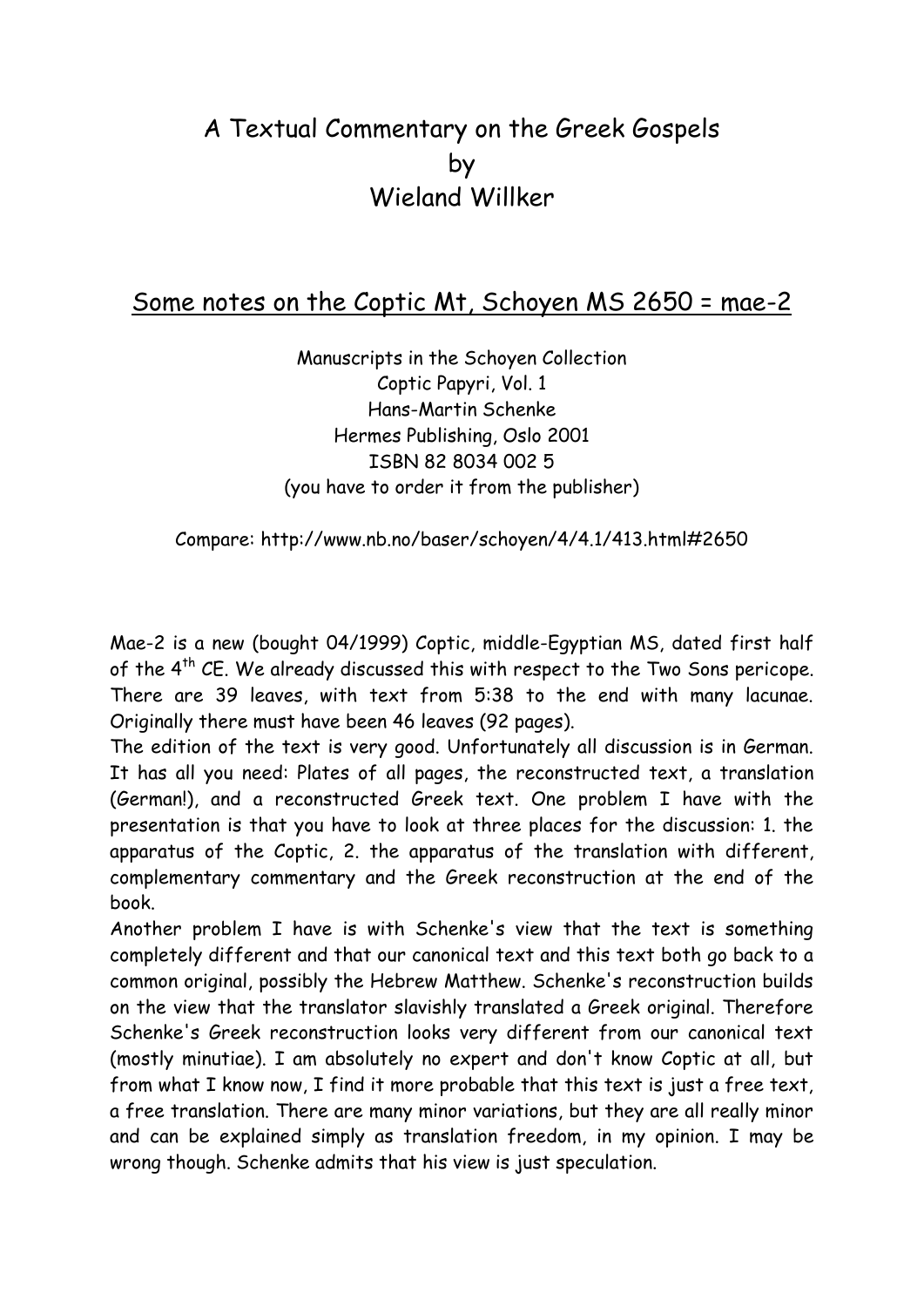His main argument for the strangeness of this Coptic Mt is the scarcity of conjunctions:

|      | mae-2 | mae-1 |  |
|------|-------|-------|--|
| ALLA | 23    | 33    |  |
| GAR  | 39    | 104   |  |
| DE   | 155   | 416   |  |
| IDOU | 8     | 23    |  |
| KAI  | 142   | 315   |  |
| OUN  | 14    | 54    |  |

On the other hand: TOTE 83 49 (of the 49 in mae-1, 21 are NOT found in mae-2!)

Schenke says, that basically mae-1 can be explained as descend from a canonical Greek form, but not mae-2. Therefore mae-2 must come from a different Greek text, which he tried to reconstruct.

He also notes that, because of the very limited circulation of the mae-2 form and of certain secondary elements, this textform itself must be later than canonical Mt. He thinks that both the canonical Mt and the mae-2 form are translations of a Hebrew Ur-Mt.

All this I find rather improbable. A check of all variants in the TCG shows that the underlying textform of mae-2 is basically Alexandrian, most agreements are with 01, Co. Additionally it has many singular readings.

An analysis of the variants from the TCG for which mae-2 is extant (about 100) gives the following results. Agreement in %:

| $sa$ 64%        |    | it $49$   |    | Theta 43  |  |
|-----------------|----|-----------|----|-----------|--|
| U <sub>01</sub> | 63 | f1        | 48 | $f13$ 42  |  |
| bo 60           |    | D 48      |    | $Sy-P$ 37 |  |
| B 58            |    | mae-1 46  |    | $W$ 32    |  |
| $Sy-C$ 52       |    | 892 44    |    | $Sy-H$ 29 |  |
| $Sy-S$ 49       |    | $L \t 43$ |    | Maj 22    |  |

This of course gives only a very rough view, because it is based on a selection of variants only ("significant" variants), and not on a complete collation. It basically shows that mae-2 is embedded in the Egyptian textual tradition. It is especially close to 01, with which it shares many minority readings. (This does not rule out basically Schenke's speculation that mae-2 might have been translated from a Hebrew Mt, but this Hebrew Mt then must have been quite close to 01, Co.)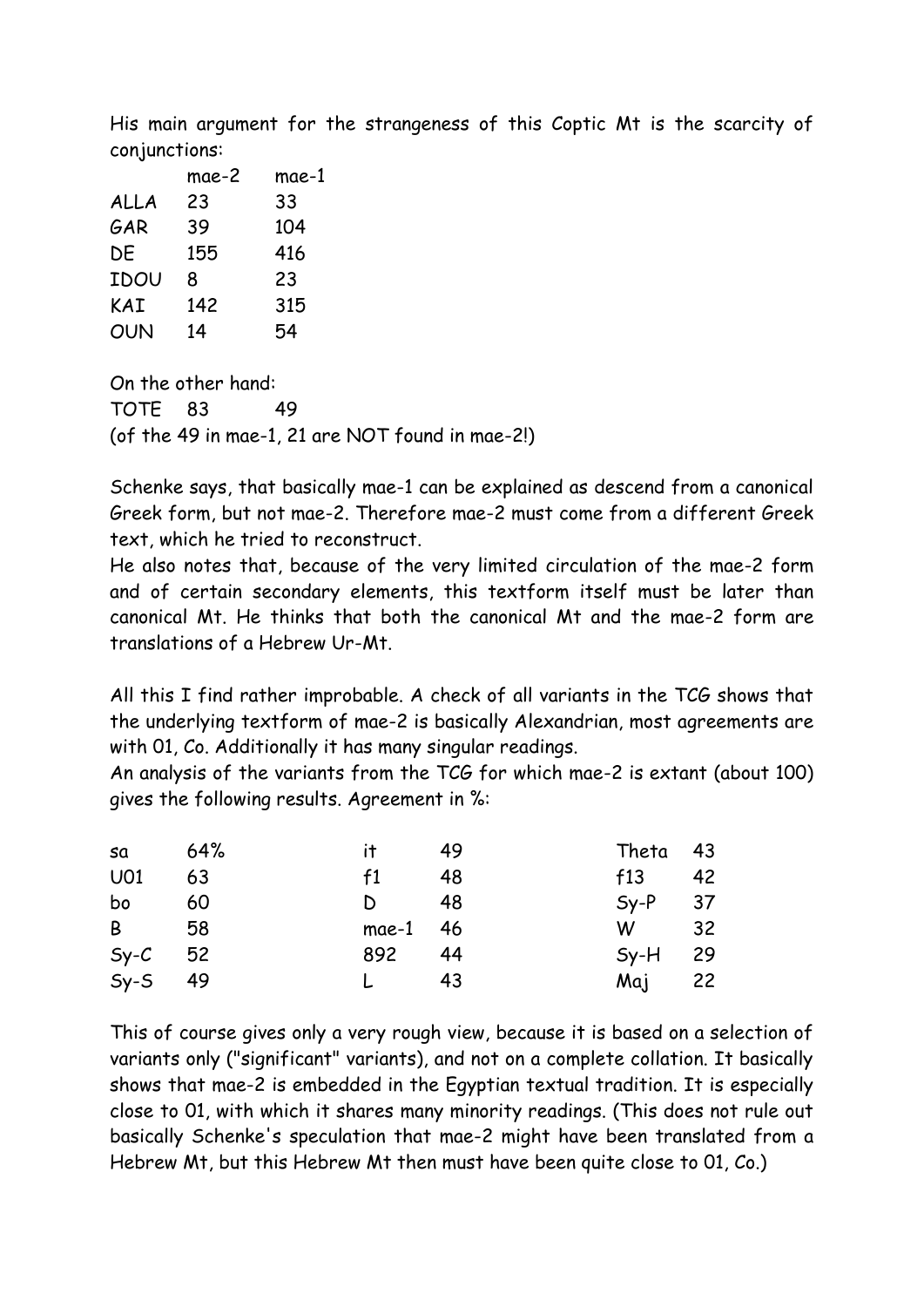One should note that f1 forms its own texttype in Mt and that D/it have a comparatively good text in Mt.

Unfortunately I didn't have the contents of mae-1 handy so I couldn't check if it has significant lacunae in Mt. If it's complete the above value of only 46% agreement with mae-2 is interesting.

W. Petersen comments on the TC list:

Subject: Re: Codex Schoeyen

From: "William L. Petersen" <wlp1@psu.edu> Date: Wed, 14 Jan 2004 16:56:47 -0500

"Just a brief comment.

I have not studied the text itself, nor Schenke's edition. However, about three years ago, just when the book appeared, I spoke with Prof. Tjitze Baarda (Free University of Amsterdam, now emeritus) about it. As I recall, he had been asked to review it, and his view was very negative. I should add that he and the now-deceased Schenke (obit 2002) were friends; he even arranged for Schenke to serve as a visiting lecturer at the Free Univ. for a period. Anyone interested should check for Baarda's review (I'll contact him and see if/when it appeared [or will appear]; I will notify the list of what I learn; I suspect he was doing it for \*Novum Testamentum\*). Baarda told me that his examination showed that far from being an "independent" Matthew, the Schoeyen Codex was simply (from his analysis of the variants) a rather adulterated text, filled with variants paralleled elsewhere in the MS tradition of Matthew (Greek, Latin, Syriac, etc., etc.) and/or the commentary traditions. He was disappointed in Schenke's rather from his point of view - facile analysis of the text and failure to notice parallel variants elsewhere in the MS tradition. If this is so, then it is one more example of a familiar phenomenon: a new MS is brought to light; an editor publishes it, failing to thoroughly research its "curious" readings, and fails to note already-existing parallels; the editor proceeds to proclaim his newly-discovered manuscript exceptionally important, and epoch-making for the field. Later, however, a closer analysis shows that over-enthusiasm and a failure to thoroughly excavate other MSS for parallels has led the editor to mischaracterize the find. Caution is warranted, for Baarda is an expert Coptologist and has Middle Egyptian; the meticulousness of his work is well known."

Subject: Codex Schoeyen From: "William L. Petersen" <wlp1@psu.edu> Date: Thu, 15 Jan 2004 15:41:56 -0500

Baarda replied quickly; here is the information.

He indicates that, indeed, the review of Schenke's introduction & edition were done for \*Novum Testamentum.\* Proofs have been corrected, and he expects the review (he also mentions an article- presumably also for \*Novum\*) to appear in 2004.

My recollections of his views were correct. He explicitly praises three aspects of Schenke's work, and criticizes two points. He praises the short time it took to produce the edition (in contrast with the decades other editions have required...); the "wonderful" vocabulary and grammatical information, which aids readers with only Sahidic and/or Bohairic; and the good--although not flawless--German translation.

He criticizes the retrotranslation from ME into Greek (he finds the Greek retrotranslation flawed at "many" points); and the textual analysis is, in his judgment, insufficient, for it fails to take account \*not only\* of the expected features of translation literature, \*but also\* of the diversity of Greek texts \*already\* recorded in the apparatuses--including even in NA-27 (which it seems Schenke hardly consulted when drawing this textual conclusions).

Baarda rejects Schenke's theories about the origins of the text in the Schoeyen MS.

We will have to await the review and article later this year. Baarda is well-known for basing his very cautious conclusions on specific textual examples, so the fact that he is this outspoken--and on the work of a friend--says much.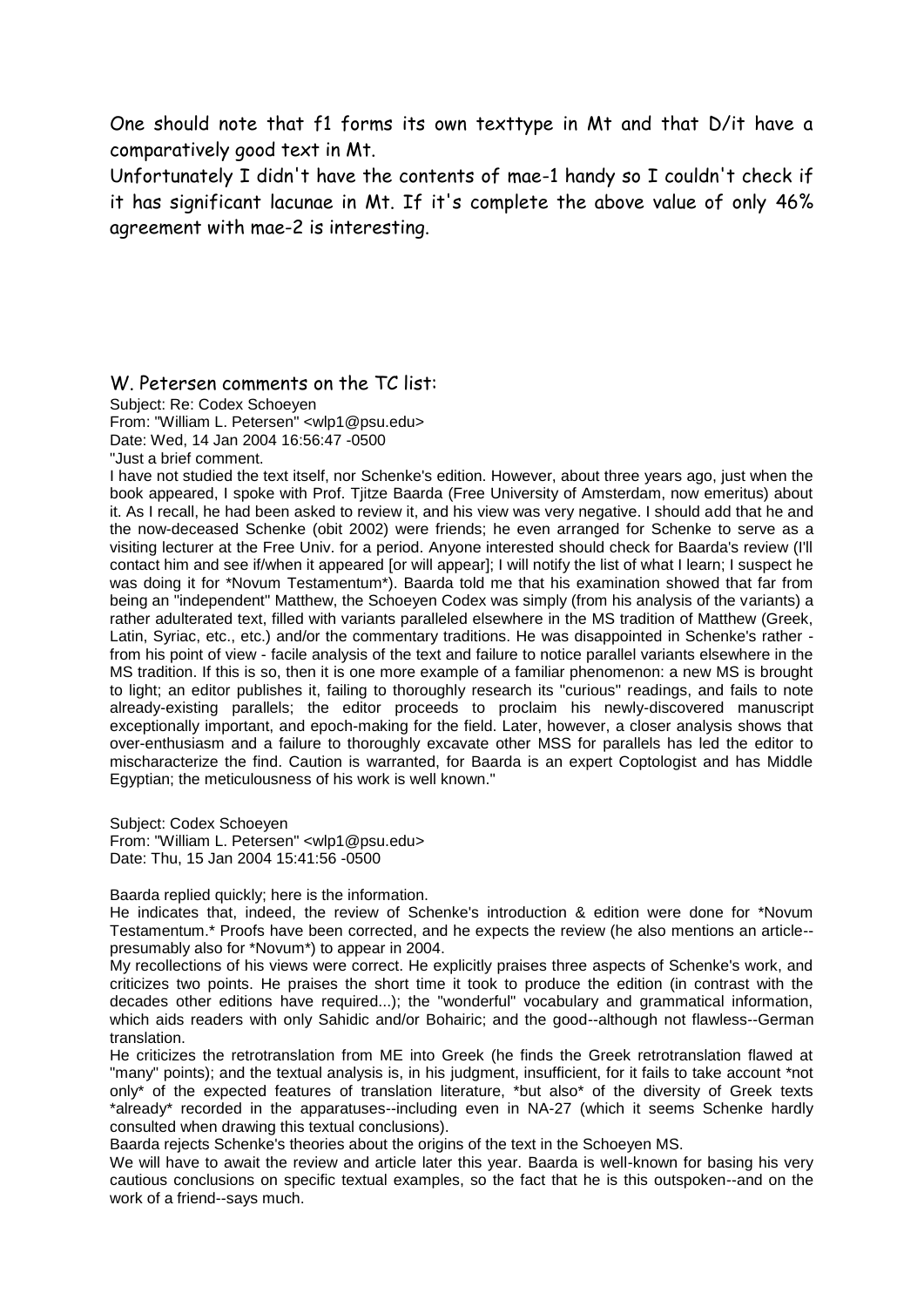In the interval, I would suggest that those who are interested start to examine the variants in the MS against the versions (esp. Coptic and Vetus Syra) and the Greek apparatuses (von Soden, Tischendorf, IGNTP, etc.), for, apparently, there is much in these apparatuses that was overlooked (or ignored) by Schenke. The problems with translation literature are well known: many words are polysemous (have two or more meanings): if I am studying German translations of an English work, and find that some German translations read "schnell," while others read "lebhaft," it does not mean that there were two exemplars or "traditions" in the English, or that I should hypothesize two English traditions, one of which read "quick" and one of which read "living"....

T. Baarda's article is out now:

TJITZE BAARDA "MT. 17:1-9 IN CODEX SCHØJEN" Novum Testamentum 46 (2004) 265-287

## Abstract

"The magnificent edition of a new Middle-Egyptian Coptic text of Matthew (Codex Schøjen), published by the late Hans-Martin Schenke, is an unexpected contribution to New Testament scholarship. Its text differs in many respects from all later Coptic versions including the famous Codex Scheide, published by the same author, which was written in the same dialect. This new and certainly most intriguing text requires a diligent investigation by textual critics in view of the far-reaching conclusions which Professor Schenke drew from its textual character. Only a thorough investigation of Matthew's text as far as it is preserved in this codex will enable textual critics to give a final and fair judgment of Schenke's hypotheses. This contribution can only be a first step to reach such a judgment."

He concludes:

"The result of this preliminary research did not leave me with the impression that Schenke's hypothesis is well-founded. It is true that there are many peculiarities in this Middle Egyptian Coptic text which demand an explanation, but they hardly gave me a reason to accept his daring thesis that this new text puts us on the track of a hitherto lost Greek translation of the original Semitic Matthew.

My general impression is that the famous editor has not proven his case. One of the reasons is that Schenke apparently did not take into account the diversity in textual transmission; his textual apparatus is far from satisfactory, as I will show in the course of this contribution. One could, of course, not expect a full apparatus as I have tried to give here for the pertinent pericope; however, one might have expected that the editor should at least have consulted a textual critic acquainted with textual transmission especially in versional texts. But even a quick glance at the great variety of variant readings collected in the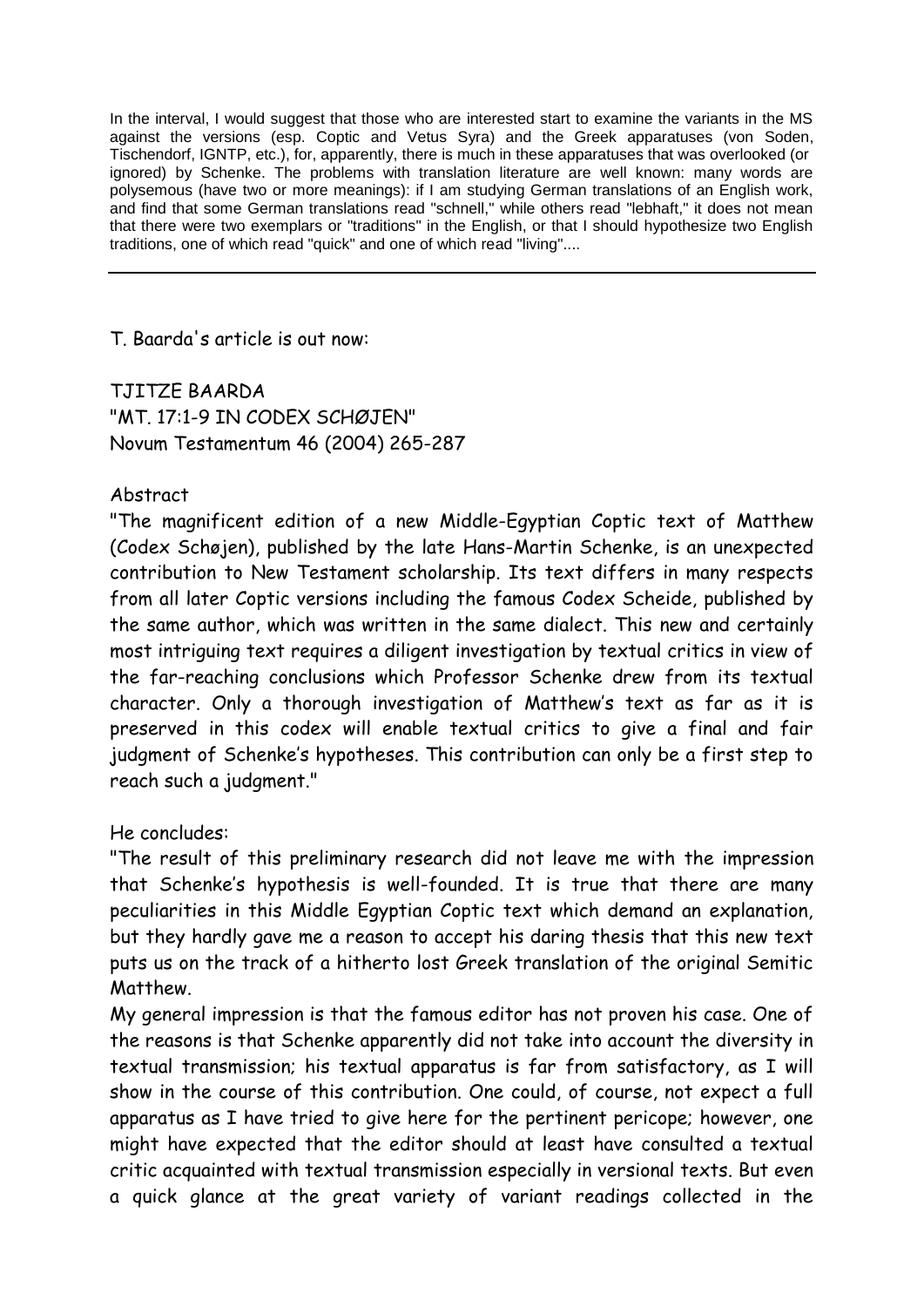apparatuses of Tischendorf, Horner, Von Soden, and Legg, could have prevented the rash conclusion which Schenke has drawn from the textual phenomena in this new Coptic text.

...

The preceding inquiry into the text of the Transfiguration narrative has not convinced me of the probability of Schenke's hypothesis, but a final judgment is only possible after a full-scale examination of the whole manuscript. Meanwhile, we can only be thankful for Schenke's publication which furnishes us with a new target for New Testament scholarship."

Other literature:

- U.K. Plisch "Die Perikopen über Johannes den Täufer in der neuentdeckten mittelägyptischen Version des Mt-Evangeliums (Codex Schoyen)" NovT 43 (2001) 368-392
- Tjitze Baarda "The reading 'who wished to enter' in Coptic Tradition, Mt 23:13, Lk 11:52 and Thomas 39." NTS 52 (2006) 583-91
- Tjitze Baarda "Thereafter he shut the door, Mt 25:10c in the Schojen Codex - A short note" NTS 54 (2008) 275-81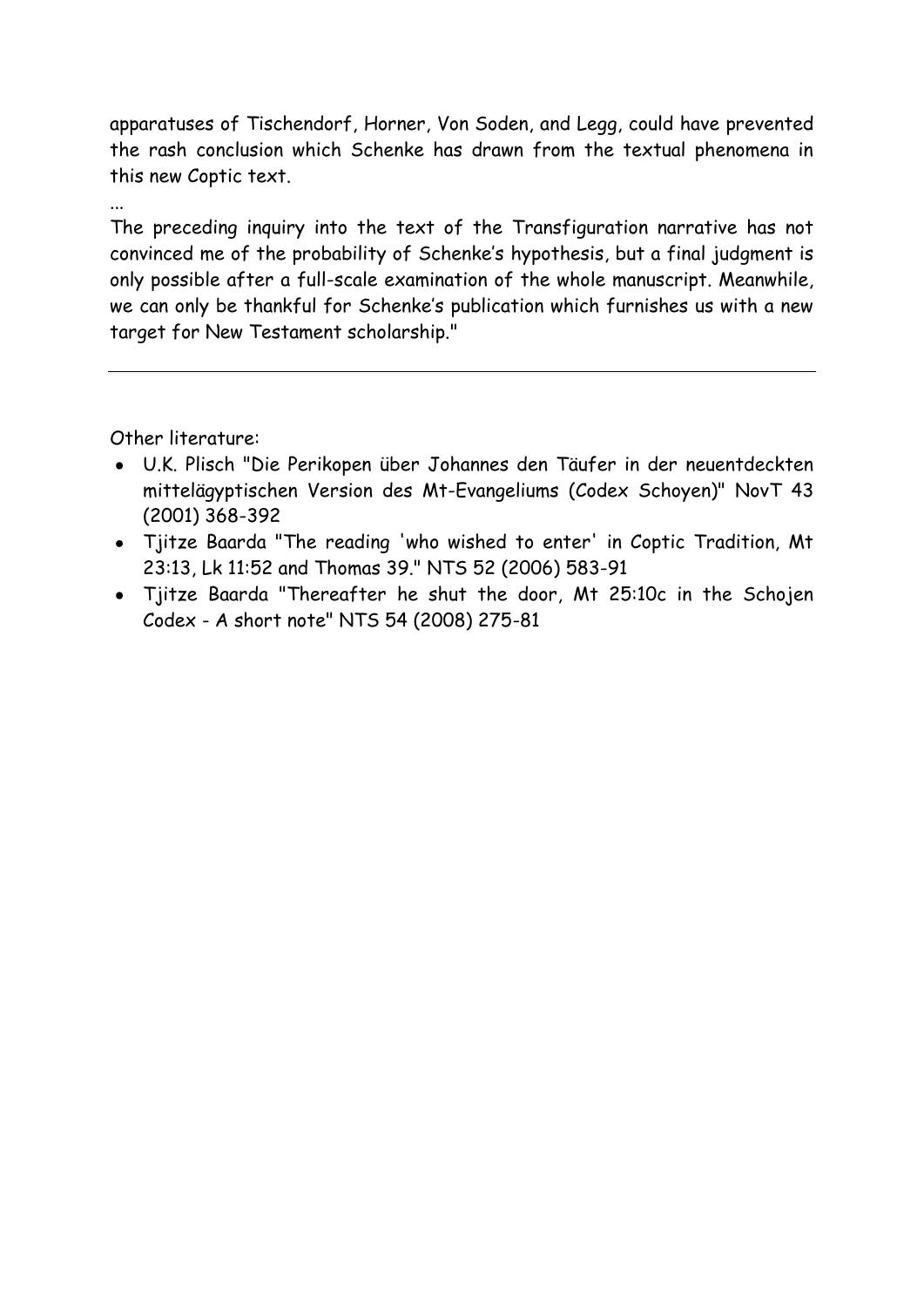## Noteworthy readings:

I went once through the text and noted the things I found noteworthy. THIS IS NOT COMPLETE! Please refer to Schenke's edition to draw your own conclusions!

There are many (from my point of view) minor singular readings (mostly not noted), which are difficult to evaluate for me, because I don't know Coptic. But there is nothing really thrilling. If a Greek text is given, it is the reconstruction by Schenke. The new MS is referred to as mae-2 here:

- 5:44 mae-2 supports the short text, against mae-1
- 6:8 mae-2 omits O PATHR hUMWN
- 6:13 mae-2 has the short form with mae-1
- 6:25 mae-2 omits H TI PIHTE
- 6:28 omits PWS AUXANOUSIN
- 6:33 mae-2 omits TOU QEOU
- 8:31-33 slightly different
- 9:2 adds hOS HN ETH DEKAOKTW EN TH ASTENEIA AUTOU after BEBLHMENON (compare Lk 13:11)
- 9:13 mae 2 omits EIS METANOIAN against mae-1
- 9:14 mae-2 omits POLLA

9:24 Schenke reconstructs: APOSTHTE APO TOU KORASIOU. OUK APEQANEN ALLA KAQEUDEI.

- 9:25 mae-2 omits OTE ... EISELQWN, singular reading?
- 9:35 mae-2: ... QERAPEUWN TAS NOSOUS AUTWN TAS EN AUTWN
- 10:27 adds EN TOIS TAMEIOIS (from Lk 12:3)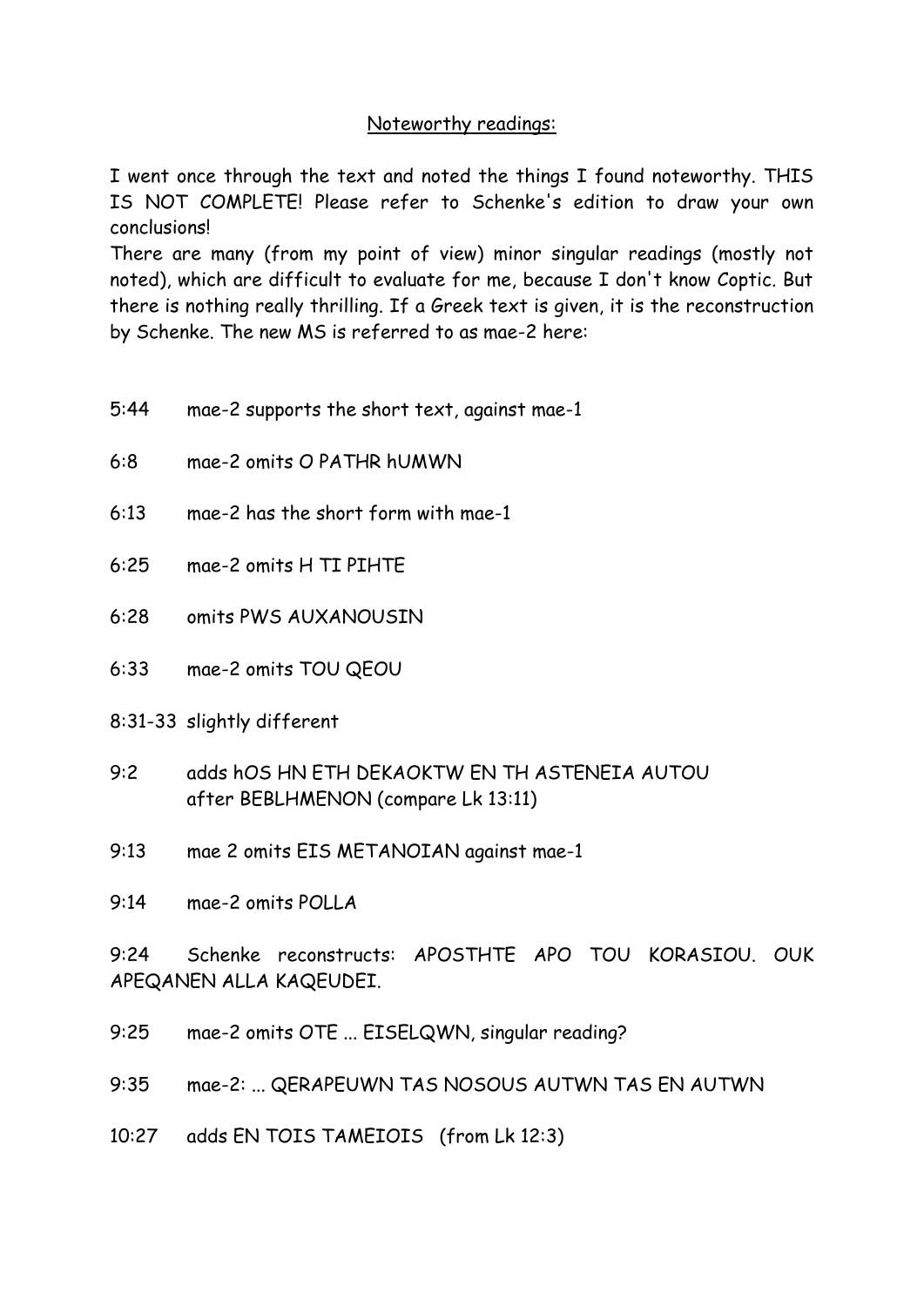- 10:34-35 OUK HLQON BALEIN EIRHNHN ALLA MACAIRAN 35 HLQON GAR is here only: HLQON META MACAIRHS
- 10:37 omits 37b with B\*, D (h.t.)
- 10:42 reads with D, it et al.: OU MH APOLHTAI hO MISQOS AUTOU
- 11:1 omits DWDEKA with f1 !
- 11:8 mae-2: EN TW OIKW TWN BASILEWN EISIN
- 11:18 adds probably PROS hUMAS with L and Theta et al.
- 12:12 adds MALLON
- 12:30 (mae-1), mae-2: hO MH SUNHGMENOS WN MET' EMOU ESKORPISMENOS ESTIN "who is not gathered with me, is scattered".
- 12:47 mae-2 omits verse
- 13:13 mae-2 omits all from OTI ... SUNIOUSIN
- 13:33 omit: ALLHN PARABOLHN ELALHSEN AUTOIS
- 13:51 LEGEI AUTOIS hO IHSOUS with Byz
- 13:55 IWSHF
- 14:9 mae-2 ends the verse with EKELEUSEN
- 14:18+19a omitted by mae-2
- 14:24 mae-2 has: STADIOUS POLLOUS ... against Byz
- 14:30 omits ISCURON
- 15:6 mae-2 omits complete 15:6a: OU ... AUTOU
- 15:14 mae has TUFLOI EISIN only. It omits hODHGOI [TUFLWN].
- 16:2-3 mae-2 omits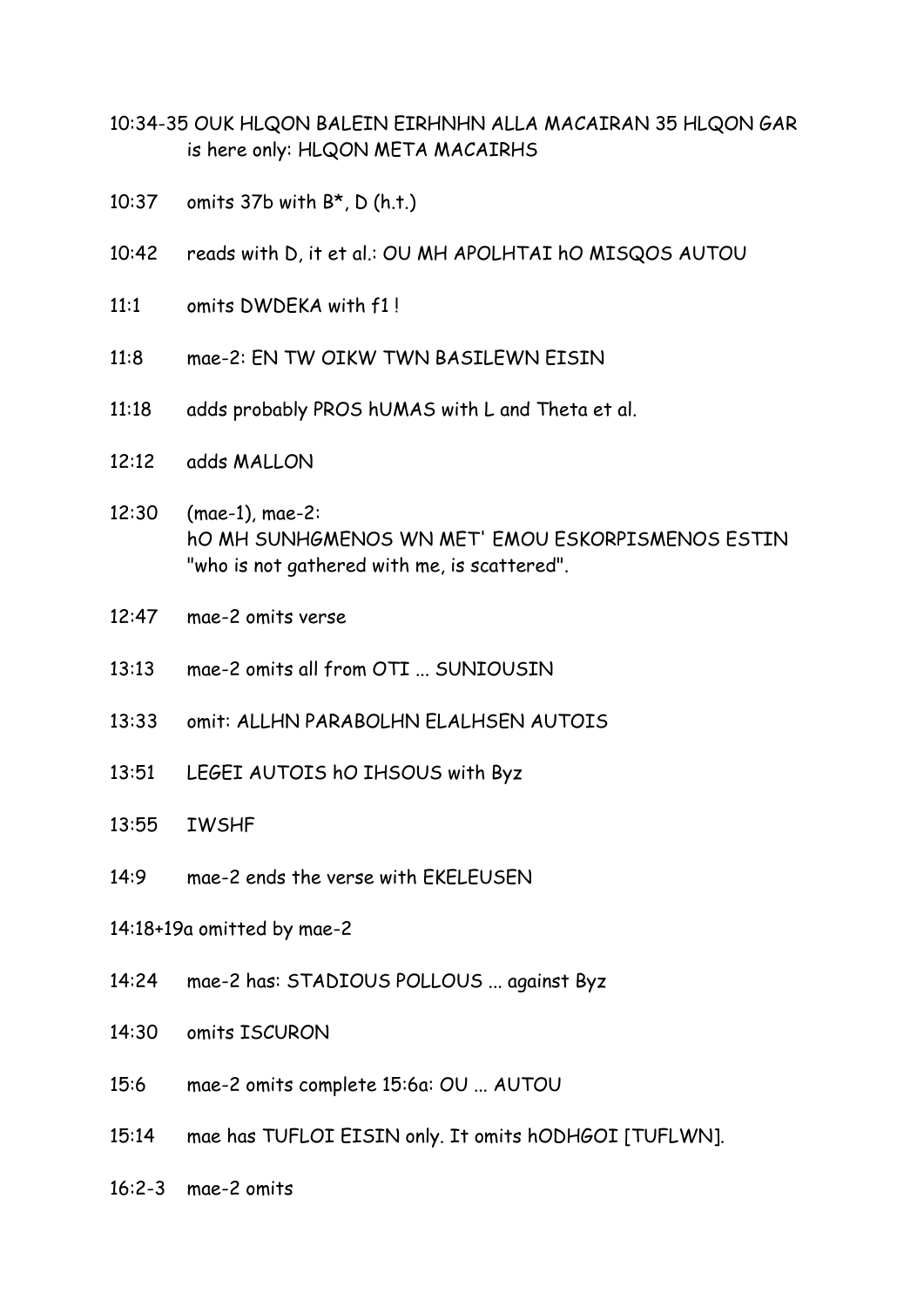- 16:4 adds TOU PROFHTOU with Byz
- 16:12 PERI THS ZUMHS with D et al.
- 16:20 IHSOUS hO CRISTOS with Byz
- 17:1 mae-2? for ANAGEI with D, f1, Or
- 17:8 AUTON MONON; mae-2 omits Jesus
- 17:14 mae-2 adds here: TOTE HLQON PROS AUTON hOI MAQHTAI AUTOU compare 17:19a!
- 17:21 mae-2 omits verse.
- 18:11 mae-2 omits verse.
- 18:15 mae-2 has EIS SE
- 18:29 has EIS TOUS PODAS AUTOU with Byz
- 19:3 mae-2 omits ANQRWPW and reads ..THN GUNAIKA \*\*SOU\*\*...
- 19:9 mae-2 seems to confirm something like the B, f1 or the D, f13 reading of 9b.
- 19:16 mae-2 has txt = omits AGAQE
- 19:20 mae-2 has EK NEOTHTOS MOU with Byz
- 19:29 mae-2 has GUNAIKA with Byz
- 20:4 AMPELWNA MOU
- 20:7 ERGAZESQE EIS TON AMPELWNA MOU
- 20:16 mae-2 without POLLOI GAR ...
- 20:22-23 mae-2 has the short text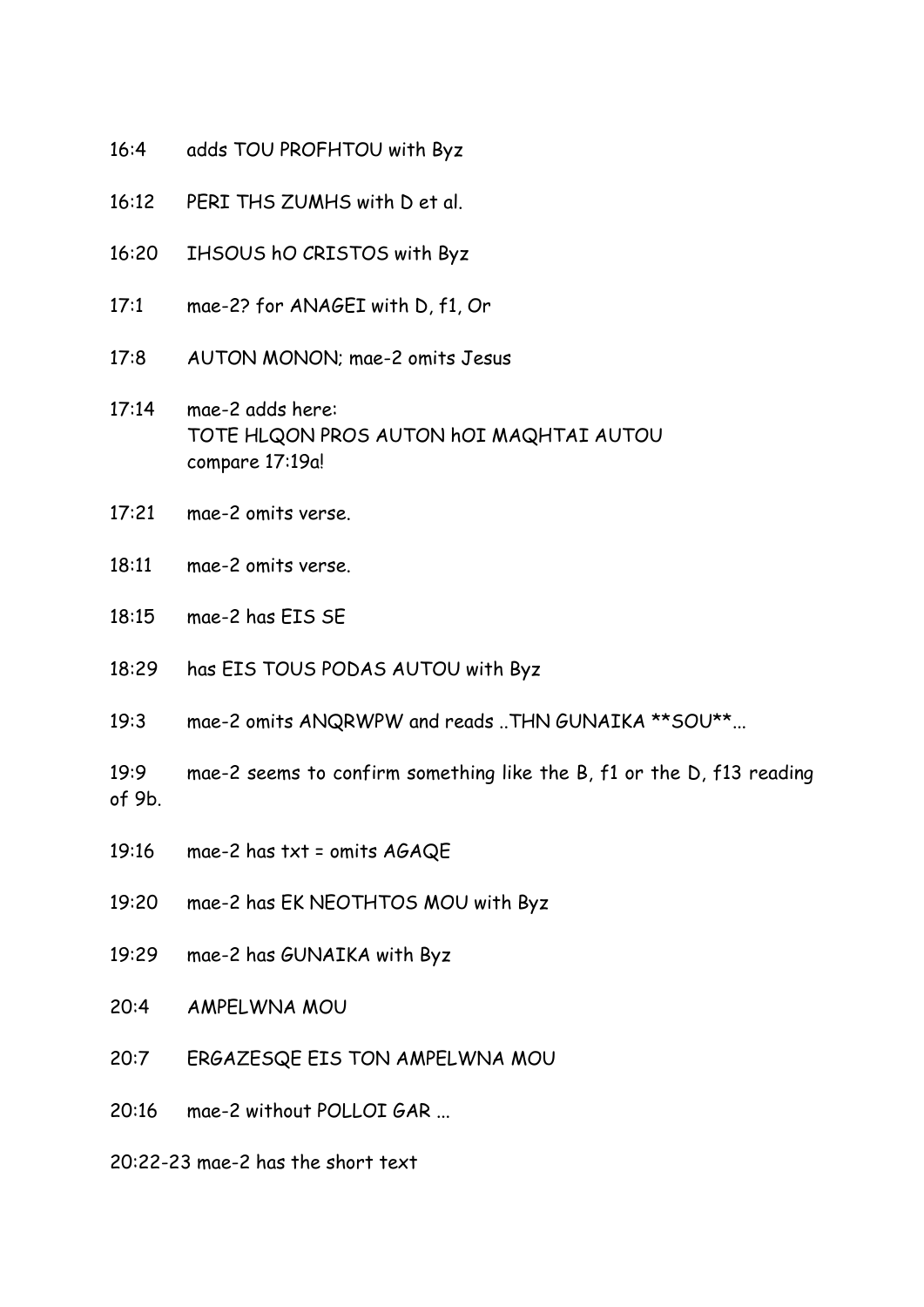- 20:30 ELEHSON hHMAS, IHSOUS hUIOS DAUID mae-2
- 20:31 ELEHSON hHMAS, KURIE, ELEHSON hHMAS hUIOS DAUID mae-2
- 21:29-31 mae-2, geo(2A): The "fourth form" of the Two Sons parable 1. he answered, 'I go, sir'; but he did not go. 2. he answered, 'I will not'; but later he changed his mind and went. 3. They said, "The first."
- 21:44 omits verse!
- 22:15 mae-2 adds KAT' AUTOU with C-c, Delta, Theta, f1, bo
- 22:30 omits TOU QEOU
- 23:2-3 different wording, plural "chairs of Moses"
- 23:3 only POIHSATE with 01\*
- 23:4 omits KAI DUSBASTAKTA
- 23:5 adds TWN hIMATIWN AUTWN with Byz against mae-1
- 23:14 omits verse
- 23:19 omits MWROI KAI against Co
- 24:7 omits KAI LOIMOI against mae-1
- 24:36 omits OUDE hO UIOS with Byz
- 24:48 CRONIZEI hO KURIOS MOU PRIN H ELQEIN
- 26:42 TOUTO TO POTHERION PARELQEIN AP' EMOU with Byz
- 26:44 PALIN APHLQEN EK TRITOU, omits 2<sup>nd</sup> PALIN
- 26:51 mae-2 adds from Jo 18:10 "and the name of the servant was Malchus"
- 26:73 does not add PALIN, contra mae-1